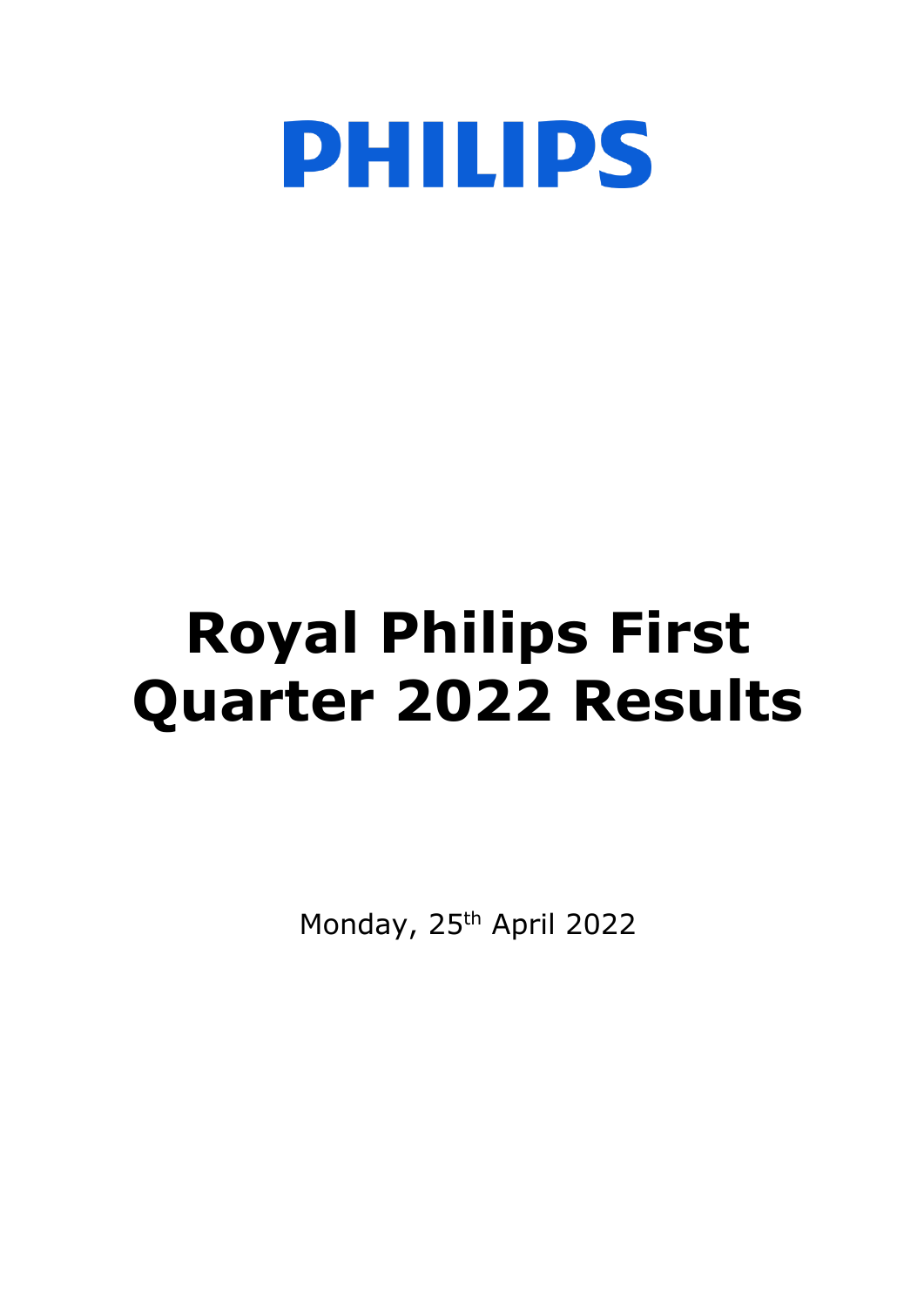# **Introduction**

# Leandro Mazzoni *Head of Investor Relations, Royal Philips*

Hi everyone. Welcome to the Philips First Quarter 2022 Results Call. Our CEO, Frans van Houten, and our CFO, Abhijit Bhattacharya, will take you through our strategic and financial highlights for the period, and, after that, we will take your questions.

Our press release, the slide deck, as well as frequently asked questions on the Respironics recall were published at 07.00 am CET this morning on our Investor Relations website. The full transcript of this call will also be made available today on the website. As mentioned in the press release, adjusted EBITA is defined as income from operations, excluding amortisation of acquired intangible assets, impairment of goodwill and other intangible assets, restructuring charges, acquisition-related costs and significant one-off items. Comparable growth for sales and orders are adjusted for currency and portfolio changes.

With that, I'll turn the call to Frans.

# **Business Overview**

Frans van Houten *CEO, Royal Philips*

Yeah. Thanks, Leandro, and thanks everyone for joining us this morning. There are three factors shaping our Q1 results and outlook today. Number one, it's the continued strong delivery of our strategy and operational performance, leading to an increased order book despite the very challenging backdrop. Two are obviously the shortages and dislocation in the supply chain, geopolitical challenges and increasing inflationary environment. And three, the huge undertaking in Philips Respironics to do everything to deliver a solution to patients and caregivers affected as fast as we can. Patient wellbeing remains at the heart of everything that we do at Philips.

Now, let me unpack these three factors. Our strategy and portfolio continue to resonate very well with customers and consumers, and we, again, experienced solid demand for our products and solutions. Order intake grew 5% in the quarter for the Group, or 8% excluding the Sleep and Respiratory Care business, driven by strength across the Diagnosis and Treatment businesses, Hospital Patient Monitoring and Connected Care Informatics to just name a few. This further builds on the good order intake growth in recent quarters, resulting in an all-time high equipment order book for Philips – in fact, more than 30% higher than a year ago – as shown on page 27 of our presentation.

During the first quarter, we also signed 12 more long-term strategic partnerships across the world, demonstrating the trust hospital leaders have in our ability to help them enhance health outcomes, lower the cost of care, improve patient and staff experience. Also, in China we signed an agreement with Shanghai East Hospital to provide its hospitals in the Shangdong and Hainan provinces with a broad range of image – advanced imaging and critical care solutions.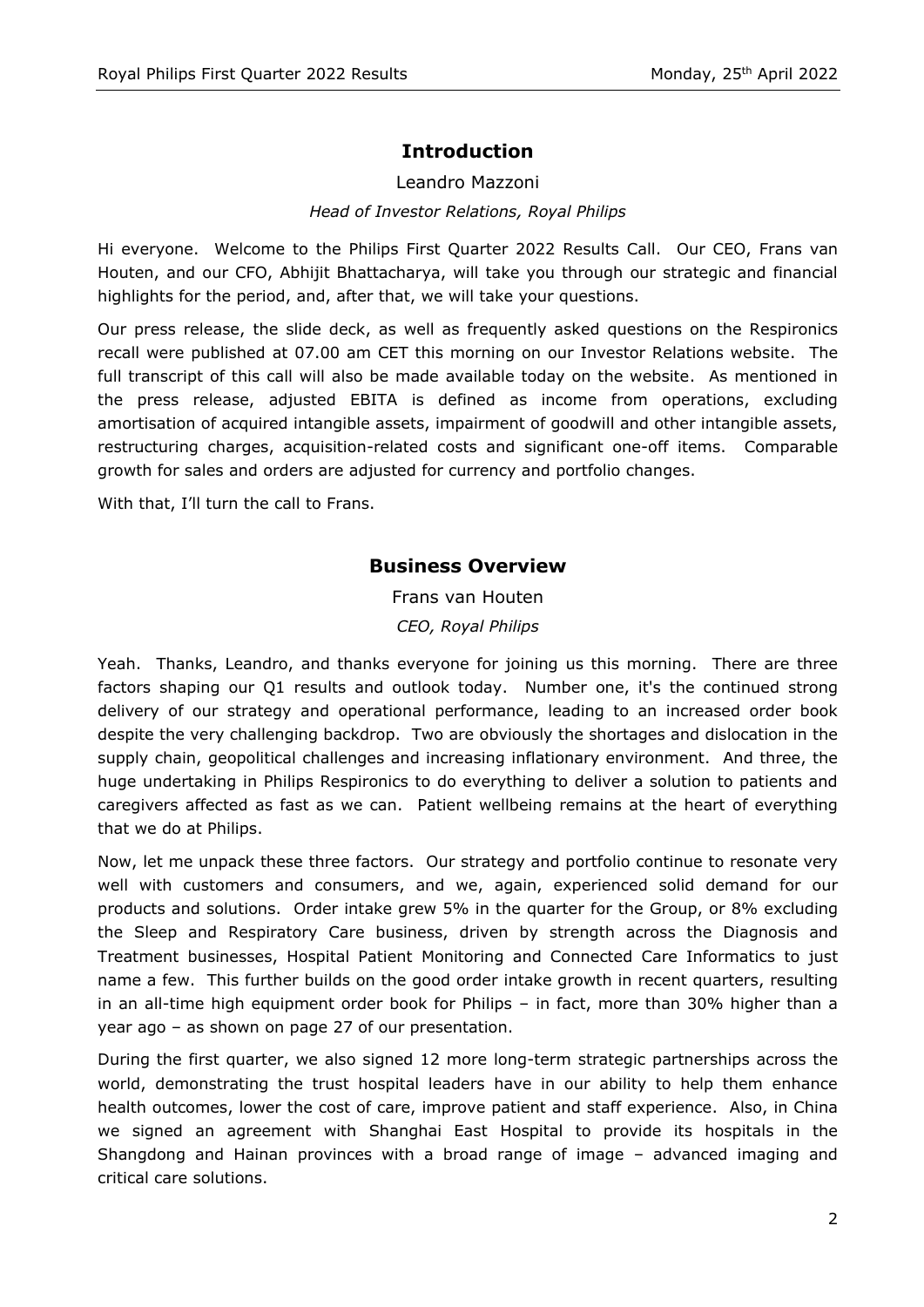Thanks to the hard work of our people, we recorded sales of  $\epsilon$ 3.9 billion in the quarter in these challenging circumstances, with a 4% comparable sales decline, which exceeded our prior guidance of a high single-digit decline. Adjusted EBITA was 6.2% of sales.

I am also pleased with the 8% comparable sales growth for our Personal Health businesses, which demonstrates strong consumer demand for our propositions in this segment. We continue to face severe supply chain disruptions across our businesses, primarily related to the shortage of electronic components, increased shipping times and now, again, COVID affecting suppliers. We expect these headwinds to continue in the coming quarters. But we are taking decisive actions, with daily management to mitigate the impact.

We had already expanded the long-term orders with our suppliers and increased spot buying. Our R&D teams are adjusting product designs to diversify sourcing of components. Moreover, we are calling on suppliers and governments at senior levels to prioritise healthcare products in the supply of components. While we see some positive effects of these actions, visibility on component availability remains poor due to lack of visibility from suppliers, which makes difficult to forecast accurately.

We are concerned about the lockdowns in China, which pose additional uncertainty on the outlook for the year, both in terms of domestic sales as well as for the global supply chain. The Russia-Ukraine war, which we strongly condemn, has, so far, a small negative effect on our overall revenues for the year, and we've continued to monitor the situation closely. The current macroeconomic, geopolitical and supply chain environment also leads to mounting inflationary pressure, so we are implementing price increases and taking additional cost measures to mitigate these headwinds.

Now, let me speak about the Respironics recall. As I said, we are deeply committed to supporting the community of patients who rely on our Sleep and Respiratory Care solutions, and the physicians and customers who are dedicated to meeting patient needs. The repair and replacement programme is underway globally and we have produced more than 2.2 million repair kits and replacement devices to date. We have increased our weekly production output more than threefold over recent months and are accelerating further despite the global supply chain challenges.

We recorded a €65 million increase in the field action provision in the quarter, which is mainly related to a higher expected volume of devices eligible for remediation and higher communication cost. Since there have been increases over the last two quarters, it is important to explain how the device registration process works. For most markets outside of the United States, the equipment is owned by our customers, the durable medical equipment providers, and hence we have fairly accurate view of the quantities to be remediated in their installed base.

In the United States, after an initial rental period, ownership of CPAP devices transfers to the patient. As a result, unless the patient registers the units it's very challenging to make an accurate estimation. It is for this reason that we have used a regression model, which looks at the existing pattern of weekly patient registrations to project the total number of units that will likely need to be remediated.

As you can see from the chart on page 33 of our presentation, around mid-February, when there was extensive communication around the recall, there was an increase in the number of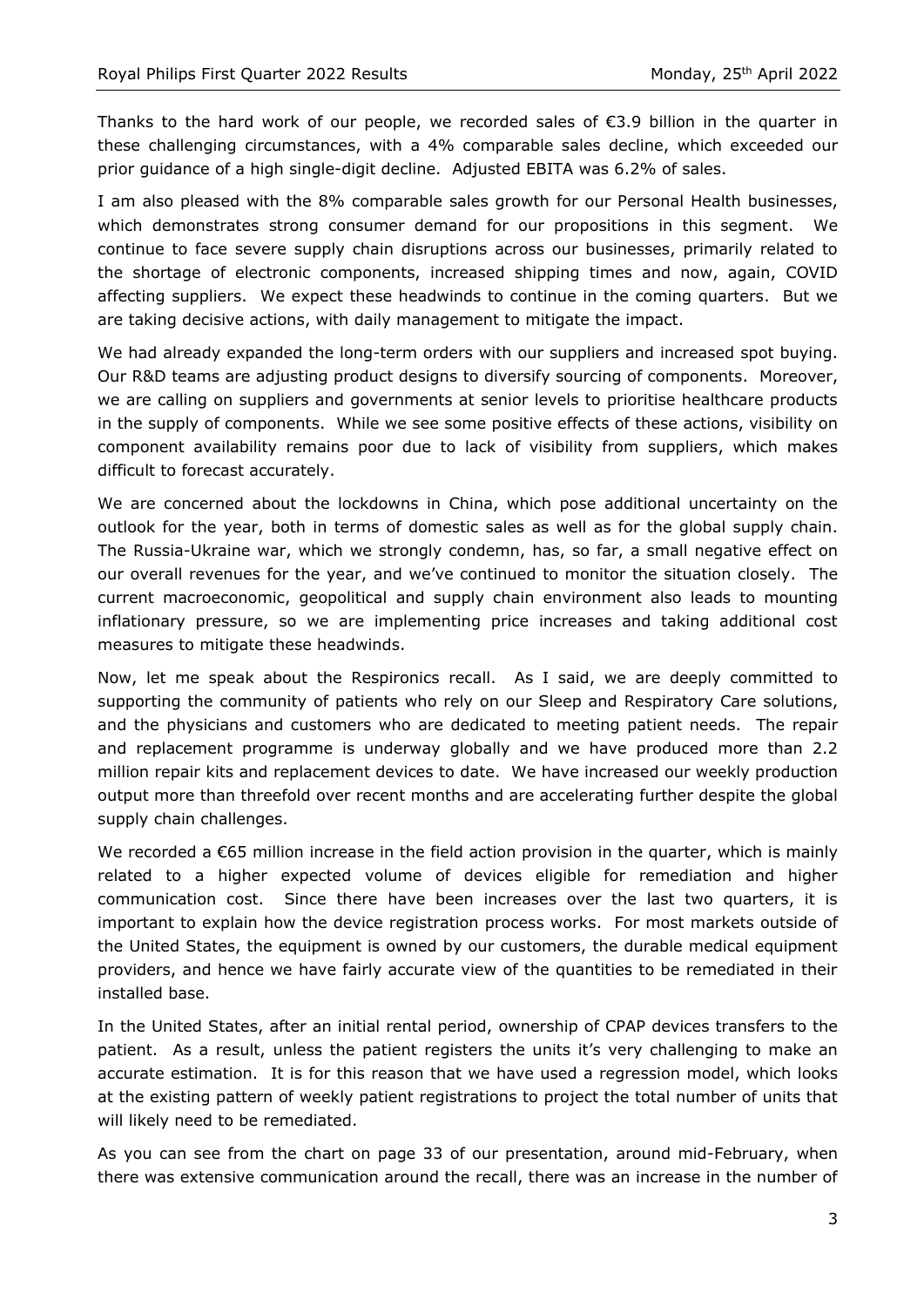daily registrations, which has subsequently reduced. This increase of registrations led us to revise the US regression model, based on which we now anticipate an additional 300,000 units which will need to be remediated. Given the increased number of devices, we now expect to complete over 90% of the production and shipment to customers in 2022. Additionally, a further €100 million provision was recorded for potentially higher cost of execution, such as inflationary pressures, and to ensure the speed of the programme in a volatile environment as we strive to get a solution to patients as fast as possible.

I would like to reiterate that we have a strong programme management in place to ensure the field action is executed with speed. As I explained last time, we have a strong team working under the leadership of Roy Jakobs. We have strengthened management responsibility and oversight, with organisational changes made in the Sleep and Respiratory Care as well as in the Quality and Regulatory Affairs teams throughout 2021. These teams are laser-focused on resolving these legacy issues, whilst ensuring airtight procedures are in place for the future. We have also bolstered staffing and expertise around post-market surveillance, medical affairs, biocompatibility and toxicology within Philips.

As you know, Philips Respironics is a defendant in several class action lawsuits and individual personal injury claims. As the litigation is still in its early stages, it is too early to draw any conclusions on the ultimate outcomes. Ultimately, the science will be very important and, as you know, we are conducting a comprehensive test programme to characterise the potential risks associated with the use of the devices. We plan to provide an update on testing in the second quarter. We also reference the Canadian study, which should be reassuring for patients as it does not show any correlation between the occurrence of cancer and the use of Respironics devices, based on an epidemiological study amongst almost 7,000 users.

Building on the foundation of work already done and the material quality improvements already made over recent years, we are using this pivotal moment to reinforce the focus on patient safety across the company and to cross-check learnings from the sleep recall, where relevant, across the enterprise. We have also further stepped up scrutiny and have re-looked at past severe incidents and are reviewing all products and complaints, which has not led to the discovery of additional significant quality issues over the ones already announced earlier.

Last quarter, I mentioned that we recorded the provision in relation to two voluntary recalls in smaller business lines in the Connected Care portfolio with a well-defined scope. Both field actions are under execution in alignment with customers and regulators globally since earlier in the year.

Importantly, we continue to engage and work closely with regulators globally, including the FDA, to clarify and follow up on the inspectional findings and requests in the Form 483. Philips Respironics and certain Philips subsidiaries in the United States recently received a subpoena from the US Department of Justice to provide information related to the events leading to the Respironics recall. Receiving a request for information under these circumstances is not out of the ordinary. At this time, the subpoena is a request for information, focused on Philips Respironics, to support their investigation and we are not aware of any specific allegations. Respironics and other US subsidiaries are fully cooperating. At this point in time, there's no further information on this subject.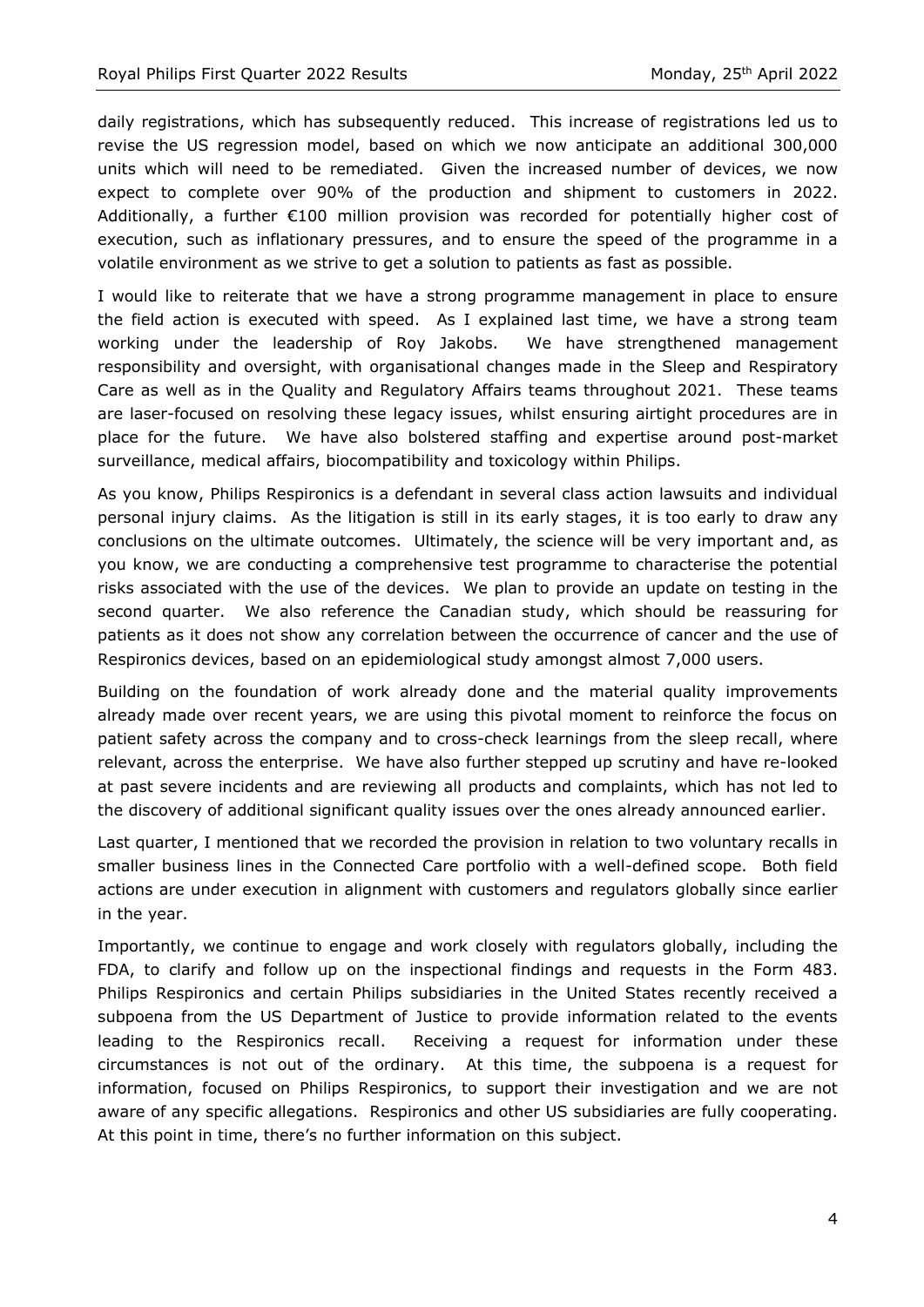As Leandro mentioned, we have published Frequently Asked Questions, FAQs, on the recall to provide details and clarification on the progress. You will also find information on the topic on our presentation and the Investor Relations website. There are some areas, particularly related to litigation, where we are not able to provide further details at this time. We will share information in a transparent and timely manner as the situation evolves.

Now I would like to provide some colour on how we are supporting the needs of today's hospital leaders across the globe as they plan for the future. In the first quarter, we expanded our leading ultrasound portfolio with advanced haemodynamic measurement capabilities on our handheld ultrasound, Lumify, enabling clinicians to quantify blood flow in a wide range of point of care applications, including cardiology, obstetrics and gynaecology.

During the first quarter, we enjoyed strong growth in our Enterprise Diagnostic Informatics portfolio. Next to winning several customers for our enterprise imaging suite of solutions, we also entered into several partnerships with healthcare providers, among which in the UK and Germany, to deliver our vendor-neutral Radiology Operations Command Centre, which enables remote collaboration between technologists, radiologists and imaging operation teams across multiple sites, thereby helping to increase productivity and expand access to, for example, MR and CT-based diagnosis.

Our MR business delivered strong double-digit order intake growth once again in the quarter and continued to deliver market share gains. In fact, our team installed more than 500 helium-free Ingenia Ambition MRI systems to date, highlighting the success of our unique portfolio.

In image-guided therapy, we are successfully expanding into interventional oncology with the installation of our lung cancer diagnosis and treatment solution, called Lung Suite, in Belgium, France, Israel and in the UK. Based on Philips Azurion, this solution enhances the accuracy of biopsy procedures and provides a therapy option to immediately treat early-stage lung cancer patients. We continue to see strong traction for our image-guided therapy suite of solutions, which delivers interventional procedures, speed and efficacy.

We see strong growth of our portfolio of smart devices. For example, OmniWire, which is the world's first solid core pressure wire, which combines a workhorse design with iFR proven outcomes and iFR co-registration compatibility, making it easy to use physiology throughout the case. OmniWire is a game-changer and we see 20% to 30% uplift in our sales volumes in accounts that are already adopting this innovation.

In Personal Health we continue to invest in new products and completed the global introduction of the new Philips Shaver S9000 with SkinIQ, which is driving accelerated sales growth for the category. Moreover, our Oral Healthcare business recorded strong double-digit growth in the quarter, with very strong performance in North America and China. This is the result of the successful refresh of our entry-range and premium-range electric toothbrushes, as well as the recent launch of innovative interdental cleaning devices.

To round off, looking ahead the strong customer demand and order book, coupled with our first quarter sales performance, support our range of 3% to 5% comparable sales growth and 40 to 90 basis points adjusted EBITA margin improvement for the year, as provided in January. At the same time, it is important that we recognise the increasing risks related to the COVID-19 situation, the Russia-Ukraine war, supply chain challenges and the inflationary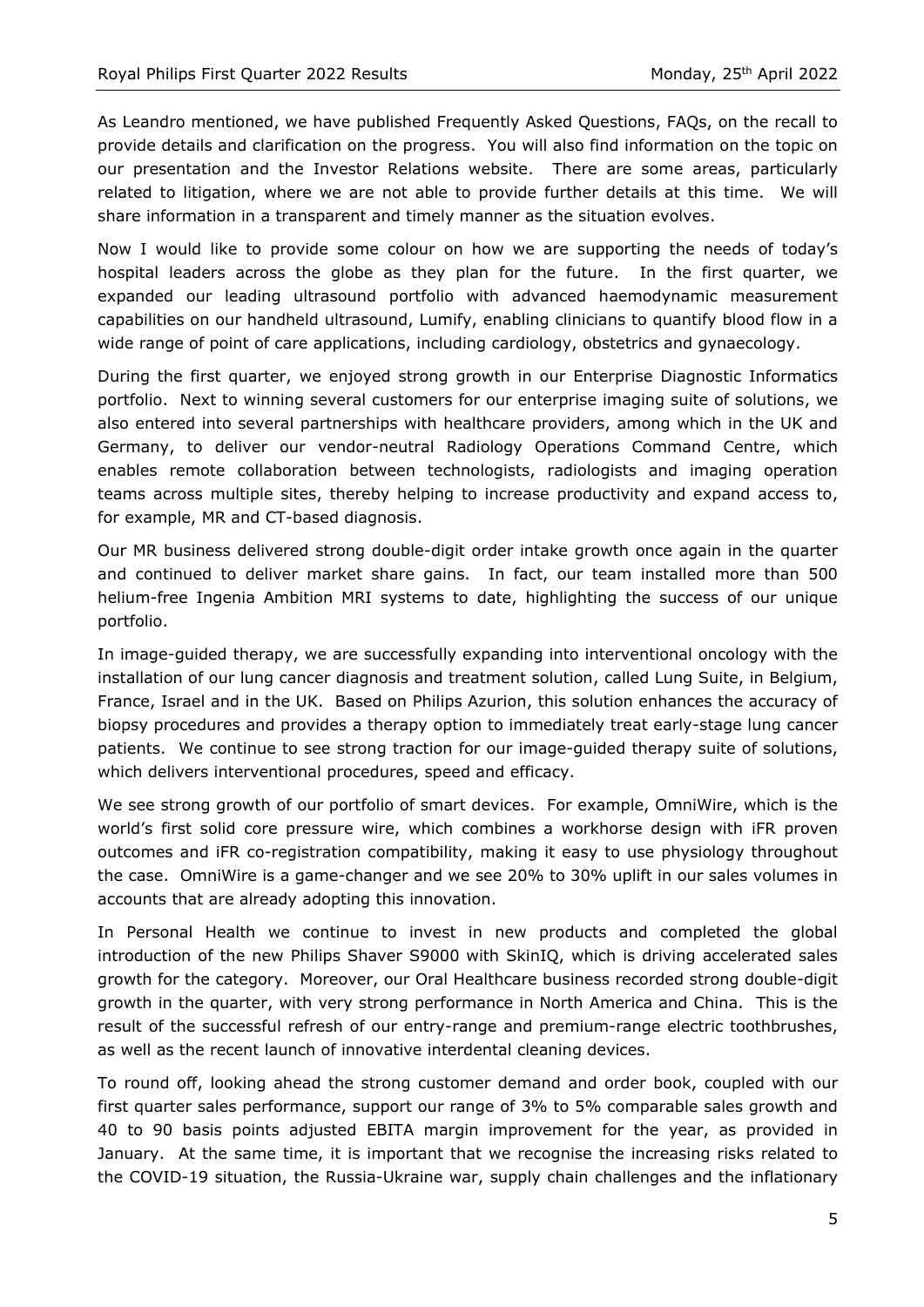pressures, which may, potentially, impact our ability to convert our strong order book to sales and achieve our margin target, if conditions deteriorate further.

Our teams, however, are fully focused on everyday execution, delivering on the customer demand and strong order book, and are addressing the supply chain risks. Moreover, we are implementing additional cost measures, as well as price increases, to mitigate the inflationary headwinds. We will, of course, provide further colour or updates, as appropriate, as the year progresses.

Our journey to leadership in health technology continues and I remain confident about our potential to grow and create value. Our customers tell us we are very relevant to them and that we have a stronger-than-ever portfolio. We are fully focused on execution and operational excellence to manage the near-term headwinds that we are facing, and to unlock higher growth and margin in the medium term. As I mentioned before, we plan to provide more colour on our medium-term performance roadmap in the summer.

Over to you, Abhijit.

## **Financial Performance**

Abhijit Bhattacharya *CFO, Royal Philips*

Thank you, Frans, and good morning everyone. Let me provide some colour on the comparable order intake growth.

The Diagnosis and Treatment order intake grew 7% in the quarter, driven by strong doubledigit growth in magnetic resonance imaging and image-guided therapy, as well as a strong performance in ultrasound and Enterprise Diagnostic Imaging – Informatics.

Connected Care order intake was in line with the first quarter of 2021, with strong growth in hospital patient monitoring and Connected Care Informatics. This was offset by a steep decline in Sleep and Respiratory Care on the back of the spike in COVID-19-generated demand in Q1 2021. Excluding Sleep and Respiratory Care, Connected Care order intake grew by 9%, and I'm very pleased that we continue to see a fundamental demand shift in adoption of our patient care management solutions and expanding market shares.

Also important to realise that activity levels remained double-digit above 2019 in the Connected Care business, with mid-single digit three-year CAGR. Group comparable sales declined 4% in the quarter, which exceeds our prior Q1 guidance of high single-digit decline. In addition to the high comparable base of Q1 2021 and the headwinds in our Sleep business, we continue to face supply chain disruptions. The impact is relevant across all modalities, but particularly strong on the higher volume and high-margin businesses like patient monitoring, ultrasound and image-guided therapy. Adjusted EBITA for the quarter was 6.2% of sales, impacted by the lower sales and higher supply cost, including extraordinarily high pricing on spot buys. This was partly offset by cost productivity measures and higher IP income.

The increasing supply chain cost and overall inflationary pressure was 250 basis points in the quarter, of which 150 basis points was wage inflation and 100 basis points was increase in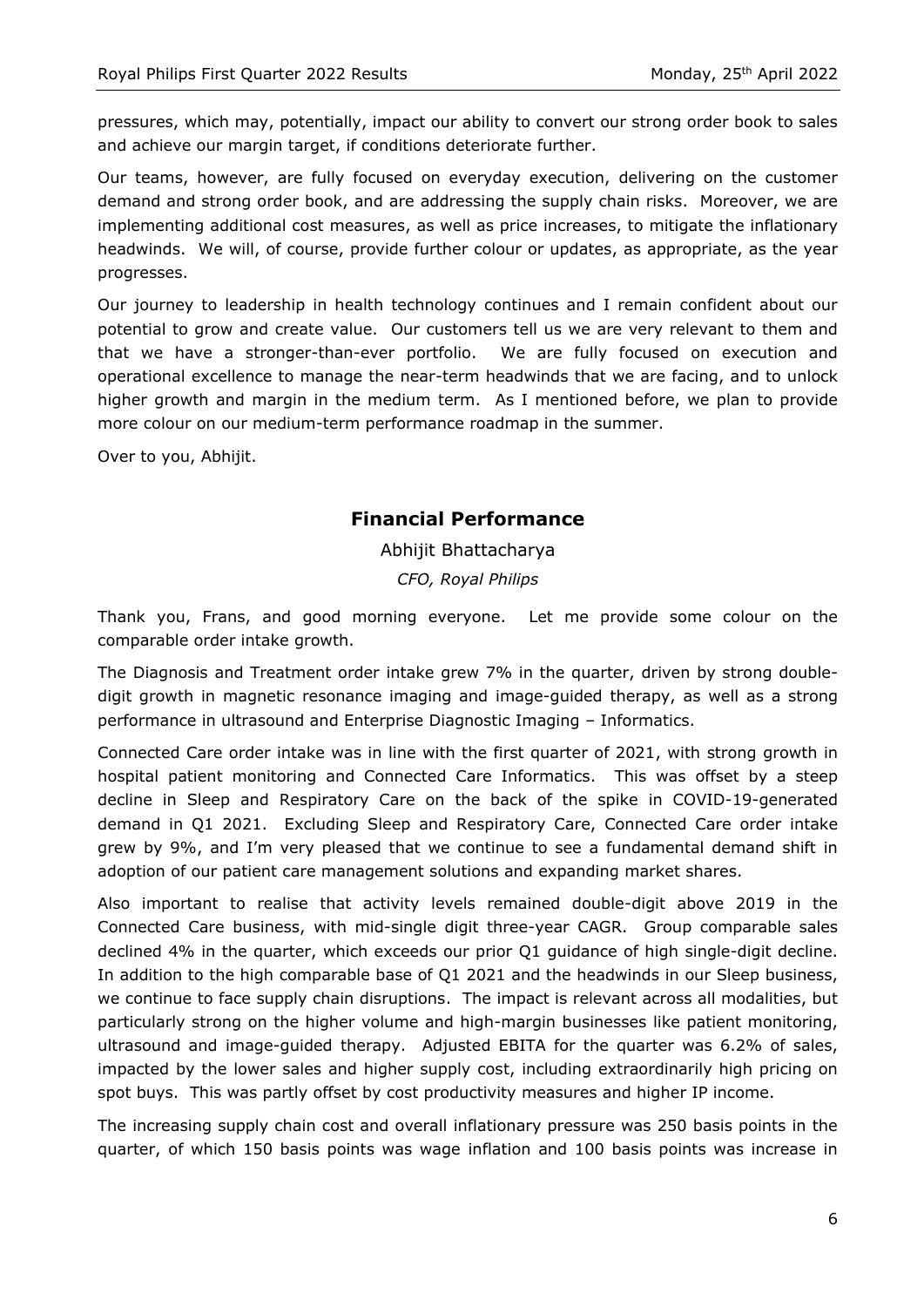supply chain costs. We are driving additional cost measures as well as price increases across the portfolio to mitigate these headwinds.

Diagnosis and Treatment comparable sales declined 2% in the first quarter. High single-digit growth in image-guided therapy was more than offset by a decline in ultrasound and in diagnostic imaging due to supply chain shortages and on the back of strong growth in these businesses last year. The adjusted EBITA margin decreased to 5.9% in the quarter in Diagnosis and Treatment, mainly due to lower sales and supply chain costs.

The comparable sales for the Connected Care business declined by 21% in the first quarter, driven mainly by the substantial decline in the Sleep and Respiratory Care business on the back of the recall and by supply chain headwinds in patient monitoring. The adjusted EBITA margin amounted to 0.4%, mainly due to lower sales.

Personal Health comparable sales grew a strong 8% in the first quarter on the back of 17% growth last year, driven by double-digit growth in Oral Healthcare. Underlying consumer demand for our strong portfolio remains very solid. The adjusted EBITA margin increased to 15.3% in Personal Health in the quarter, mainly driven by growth, partly offset by supply chain costs.

We continue to focus on driving productivity initiatives that delivered gross margin savings of €97 million in the first quarter. After deducting the impact of cost increases related to freight cost and spot purchases, net savings amounted to  $\epsilon$ 8 million in the quarter. As Frans mentioned, we are driving additional cost measures of between €150 to €200 million for the year, in response to the mounting inflationary headwinds. We are tightening the belt with tactically – with tactical discretionary cost savings, as well as acceleration of structural productivity programmes and further procurement and indirect spend management.

Adjusting items were higher than guidance in the quarter, mainly due to  $\epsilon$ 165 million provisions related to the recall that Frans mentioned earlier, as well as restructuring and portfolio alignment actions of around €85 million, resulting from the overall quality remediation efforts in Sleep and Respiratory Care. We decided, for example, to cease manufacturing of hospital respiratory care products in the Carlsbad facility in the US, and we'll consolidate those activities under the broader Respironics footprint. Free cash outflow of €402 million in the quarter due to increased working capital resulting from higher inventories, as well as higher income tax paid.

On capital allocation, we renewed our €1 billion revolving credit facility with an interest rate linked to the company's year-on-year ESG performance improvement. The revolving facility matures in 2027 and substitutes the previous facility, which had a maturity date in 2024.

Let me provide some guidance for the segment 'Other.' We had an adjusted EBITA loss of around €80 million in this segment in 2022, which is €20 million better than our previous guidance due to higher license income and cost productivity measures. At EBITA level, we expect a net cost of around €140 million for the full year 2022. For Q2, we expect a net cost of around €30 million at the adjusted EBITA level and around €50 million at the EBITA level. We currently expect an effective tax rate in the high teens for 2022, lower than our mid-term guidance of 24% to 26%, mainly due to lower income and one-off tax gains.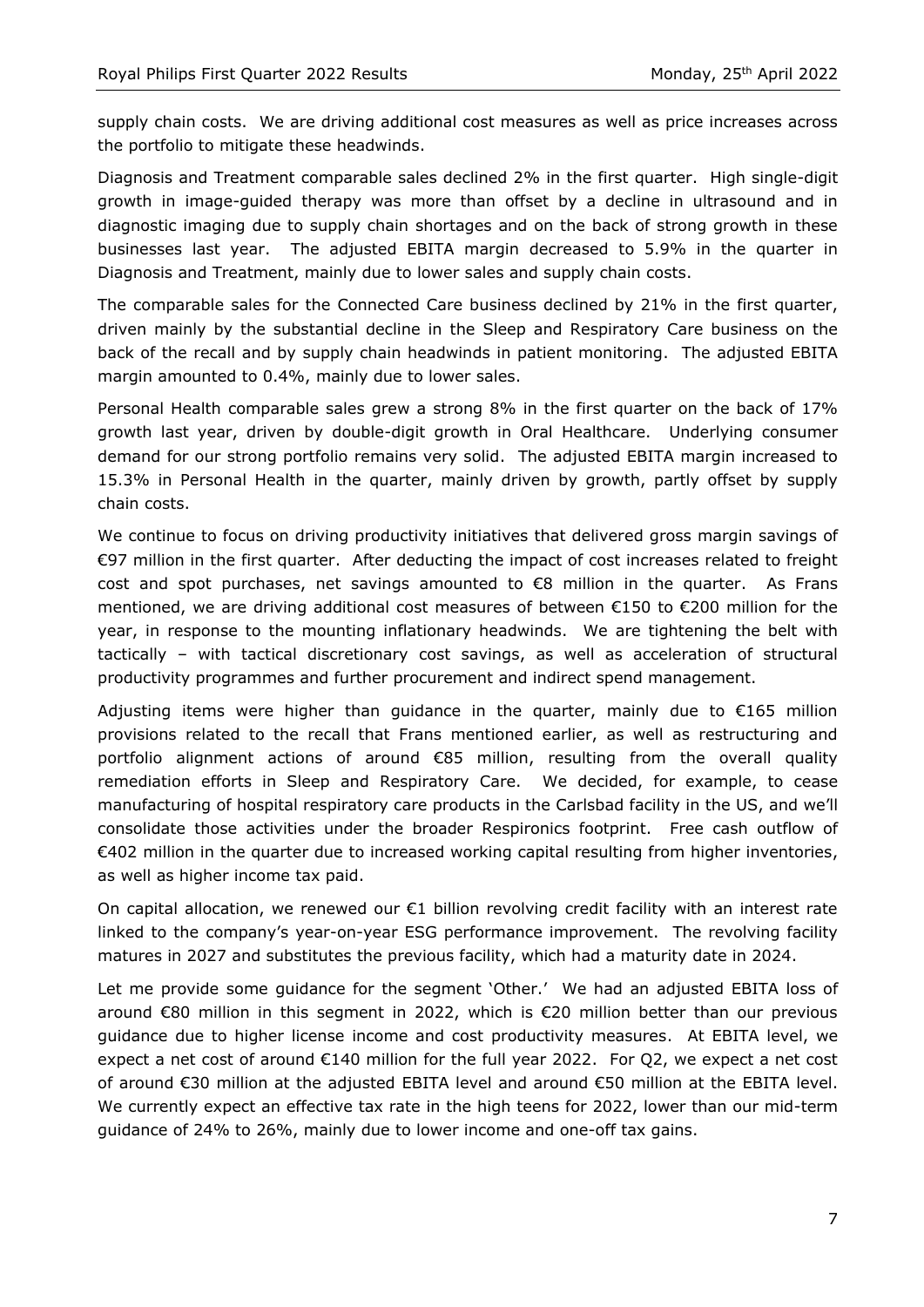To conclude, I'd like to take you through how we expect the year to progress in a little more detail. We exceeded our sales plan for the first quarter around – and are on track to achieve the mid-single digit sales decline that we communicated in January for the first half of 2022, on the back of 9% growth in the first half of 2021. We continue to expect a strong recovery in the second half of the year, supported by customer demand and our strong order book.

At the same time, we see very challenging external environment and increased uncertainty related to the COVID-19 situation in China, the Russia-Ukraine war, ongoing supply chain challenges and higher inflationary pressures, as mentioned by Frans. We are actively monitoring the situation, and our teams are working very hard on delivering on our order book and mitigating the impact of the headwinds. Our focus is continuing with the good progress on the repair and replace programme, mitigating the global headwinds and remaining laser-focused on our strategic improvement targets so that we can realise the growth and profitability that – supported by our record order book.

With that, Frans and I will take your questions. Thank you.

## **Q&A**

**Operator:** Thank you, sir. If any participant would like to ask a question, please press the star followed by the one on your telephone. If you wish to cancel this request, please press the star followed by the two. Please limit yourself to one question with a maximum of one follow-up. This will give more people the opportunity to ask questions. If you're using speaker equipment today, please lift the handset before making your selection. We will now take our first question from Hassan Al-Wakeel from Barclays. Please go ahead.

**Hassan Al-Wakeel (Barclays):** Thank you for taking my questions, I have two please. Firstly, a broader question around guidance to start. It would be helpful if you can discuss how some of your underlying assumptions have changed, if at all, since initially guiding the market, given, arguably, stronger demand than the top line but margin weak – weakness owing to supply chain pressures and inflation. Do you expect supply chain issues to persist for longer? And how do you think about the margin target range and whether the lower end of this range is more realistic in your view?

Secondly, could you please talk about the hospital CAPEX environment as investor concerns here increase, with hospitals facing rising OPEX costs, and whether you're seeing any impact here at all? Thank you.

**Frans van Houten:** Yeah, thanks. Fully understand the questions, Hassan. So let's first talk a bit more about guidance. You're right to point out that with the ongoing strong order intake we actually see further underpinning of our growth potential, so that is good news. And the growth range of 3% to 5%, of course, reflects, in a way, contingency from the high end to the low end, right, and if everything would go well the strong order book would definitely allow us to perform a very strong growth.

The – if you look at the first quarter, thanks to hard work we were able to mitigate a lot of supply chain challenges, but not all, all right? If we would have been able to mitigate everything, the sales could have been even higher in the first quarter. So, you know, in a way it is day-by-day, week-by-week working the issues. We have a strong, sustaining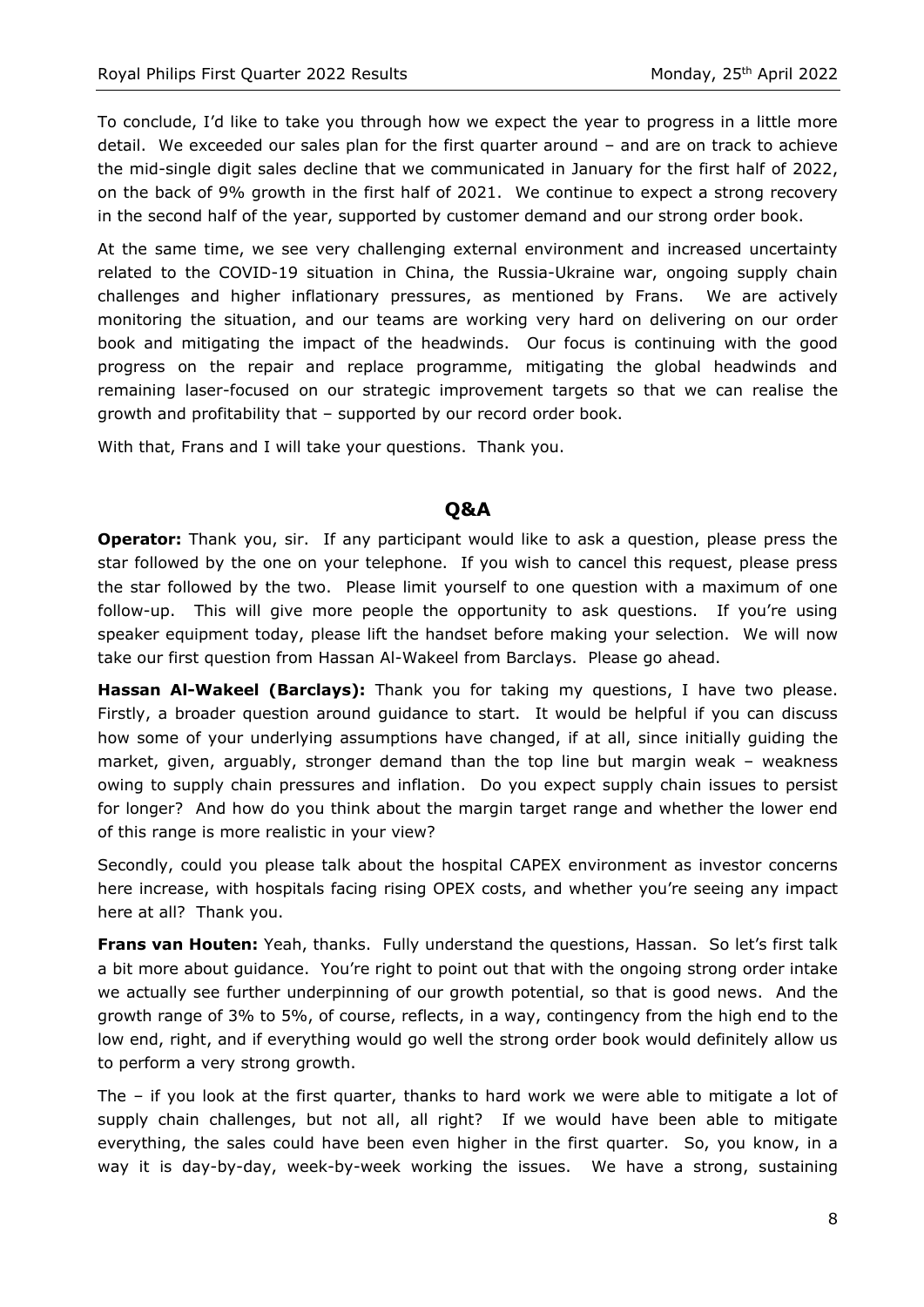engineering team in India that is also able to redesign parts and find ultimate suppliers, and all of that helps to overcome supply chain challenges.

So if I look back at the guidance that we gave in January then we are on the right path with regards to revenue. And although I do expect that supply chain issues will persist longer  $- I$ think I was a bit more hopeful in January – we should not discount our ability to find solutions. It's just that the volatility is quite significant.

As Abhijit and I were discussing ahead of this call, we also thought that it would be valuable for you to know that we expect to deliver higher volumes in the second half-year versus the first half-year, right? In other words, our normal seasonality, where we expect higher volumes in the second half-year, we expect to be able to deliver that and deliver a stronger second half of the year.

Now, I realise that your question was actually also pointing to margin. Now, you know that in our business we are operating with high margin but also high fixed-cost businesses, and, therefore, volume is a key driver towards profitability. And this certainly applies to us and the second half of the year is always a higher profitability than the first half. The range that we guided for is doable, especially also because we have taken additional measures to increase prices. On Personal Health this is already starting to come through, and we will take further measures in the second quarter.

On our recurring revenue base in healthcare, we have implemented indexation some years ago and therefore we are able to pass on some of the higher cost. Of course, that leaves the order book, especially on the tender business, where last year's – where it's still partly last year's prices. For more book and bill business, like ultrasound, we are able to pass on prices, increased prices, already now. Moreover, we have taken additional cost measures because we are very cognisant of the inflationary pressures, as also mentioned in the introductory speech. So driving an additional €150 to €200 million will also help us offset that higher inflation that we mentioned. So we are – and we aim to communicate that clearly while we see volatility and risks. We also radiate the possibility – the possibilities and we stick with our guidance as we've given in January.

Now, then on the second part, hospital CAPEX. We continue to see strong demand, but I see that there is a high priority from the C-suite of all the hospitals and that is staff productivity. As staff costs go through the roof, especially in the United States, more than ever every decision to invest needs to drive efficiency of the hospital system and reduce the dependence on OpEx or staffing. Now, here comes in the Philips strategy around care pathway optimisation, clinical decision support, you know, higher throughput time; the whole story around quadruple aim resonates completely with the hospitals. The fact that, for example, with our MRIs or – that even the upgrades to the installed base we can half the scan time; that means better staff productivity.

So we see that there is CAPEX available with hospitals for the right innovations, and, of course, I'm implying here that we have those right innovations. We also see hospitals building more ambulatory surgical centres, right, focused on helping patients in an ambulatory setting, with shorter hospital stays or even day interventions. So there's definitely orders to be gotten, and at this time I'm not – we are not reducing our confidence in the market resilience.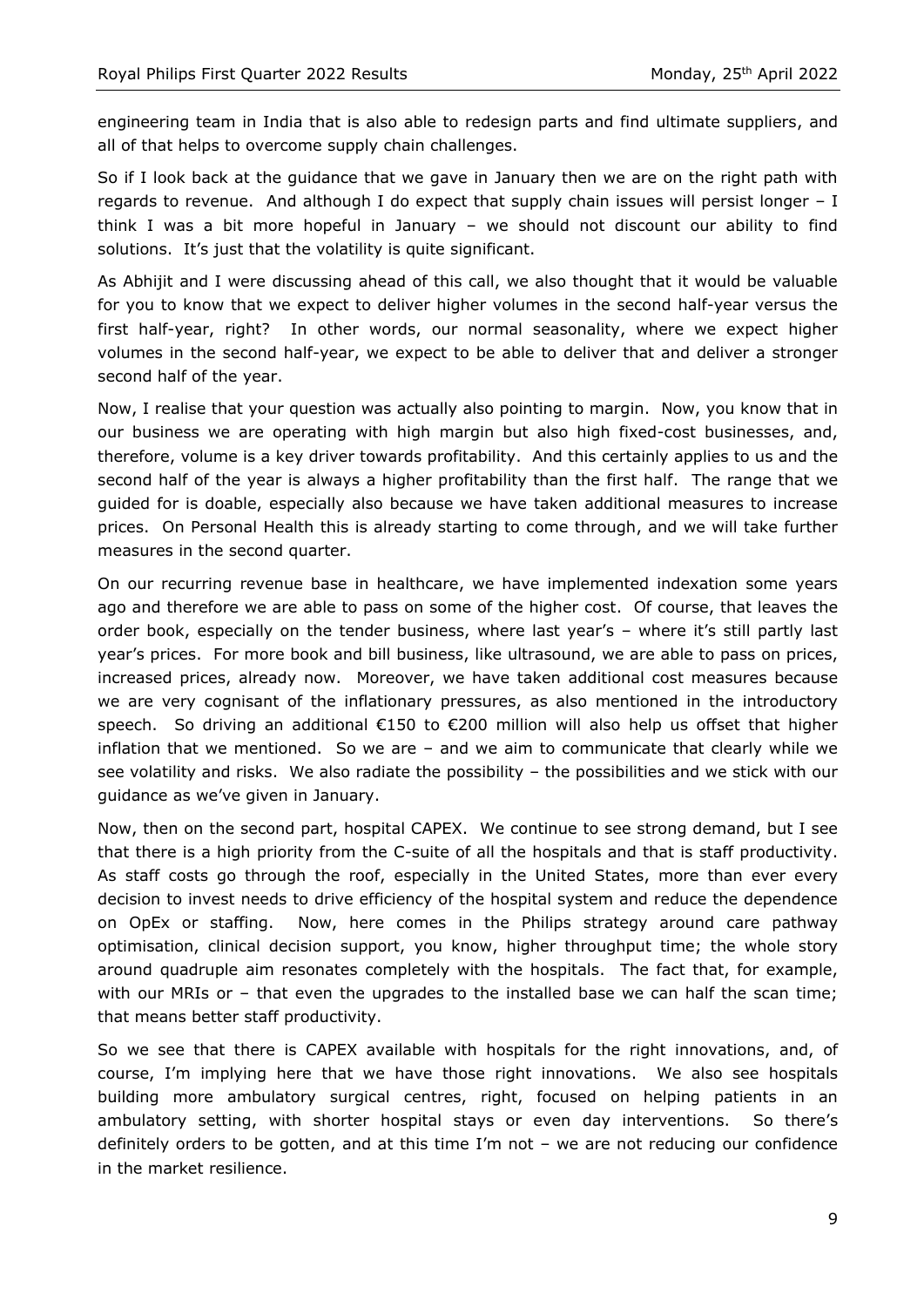**Hassan Al-Wakeel:** That's very helpful, Frans, thank you. If I could just follow up on the top line. Can you talk about how installations are trending and whether you're seeing any improvement here globally? Presumably, maybe a worsening situation in China?

**Frans van Houten:** Yeah. We definitely see a worsening situation in China where - at least in the cities where there's a lockdown; you know, we've seen a slowdown. Now, we hope that Shanghai will come out of the lockdown in the course of May, and then we can still do a lot in the remaining part of the quarter. But, globally, installations are going well. The only thing that affects installations are incomplete supply chain deliveries, where, I must say, customers are very understanding and are really trying to lean in in accepting installations, and thereby also helping us to realise our revenue.

**Hassan Al-Wakeel:** Perfect, thank you.

**Frans van Houten:** You're welcome.

**Operator:** We will now take our next question from Veronika Dubajova from Goldman Sachs. Please go ahead.

**Veronika Dubajova (Goldman Sachs):** Hi Frans, hi Abhijit, hope you can hear me okay. Two questions from me. I think, Frans, you mentioned this in your prepared remarks and it's obviously also in the press release this morning, saying that you expect to achieve the guidance if there is no further deterioration in the current conditions. And I just was hoping you could clarify this a little bit for us, and does this mean if, you know, we see the current cost pressures and inflation pressures persist through the remainder of the year you can still make the guidance, but if they get worse you can't? Or is your expectation that they must improve, and if they don't improve then you don't make the guidance? Just a little bit of clarity around this. I mean I think we all appreciate the world has changed a lot since you gave this guide in early Jan, but I think we're struggling to reconcile that a little bit.

And then my second question is just on the DOJ request, and I appreciate there is not a lot you can say here. But just what are your expectations, I guess, maybe more broadly for further action from the regulatory agencies in the US? I'm thinking warning letter, consent decree and potential fines. You know, what are your assumptions, your expectations, and when do you expect to have more clarity on all of those things? Thanks.

**Frans van Houten:** Yeah. Hi Veronika. Where to start? The – on the guidance. The volatility affects the parts' availability, that's our number one priority. And while that volatility persists we have also shown in Q1 an ability to overcome some of those headwinds, and I remain confident that we can convert enough of our order book to be in that bandwidth of the 3% to 5% comparable sales growth. Of course, if all goes well we will be at the high end of that because the order book is so significant that it could achieve that. So, in a way, the 3% to 5% represents already a contingency on revenue that I feel good about.

Now, we do flag the risks out there. Frankly speaking, I don't know what China is going to do, right, and I would love to meet somebody who can exactly predict what will happen in China and what will the consequences be on the global supply chain. We don't know. I mean the – clearly, the harbour in Shanghai needs to reopen, otherwise the whole world will suffer from that. So we have not taken that into further account, other than that I can repeat to you that our revenue plan has quite some redundancies in the plan.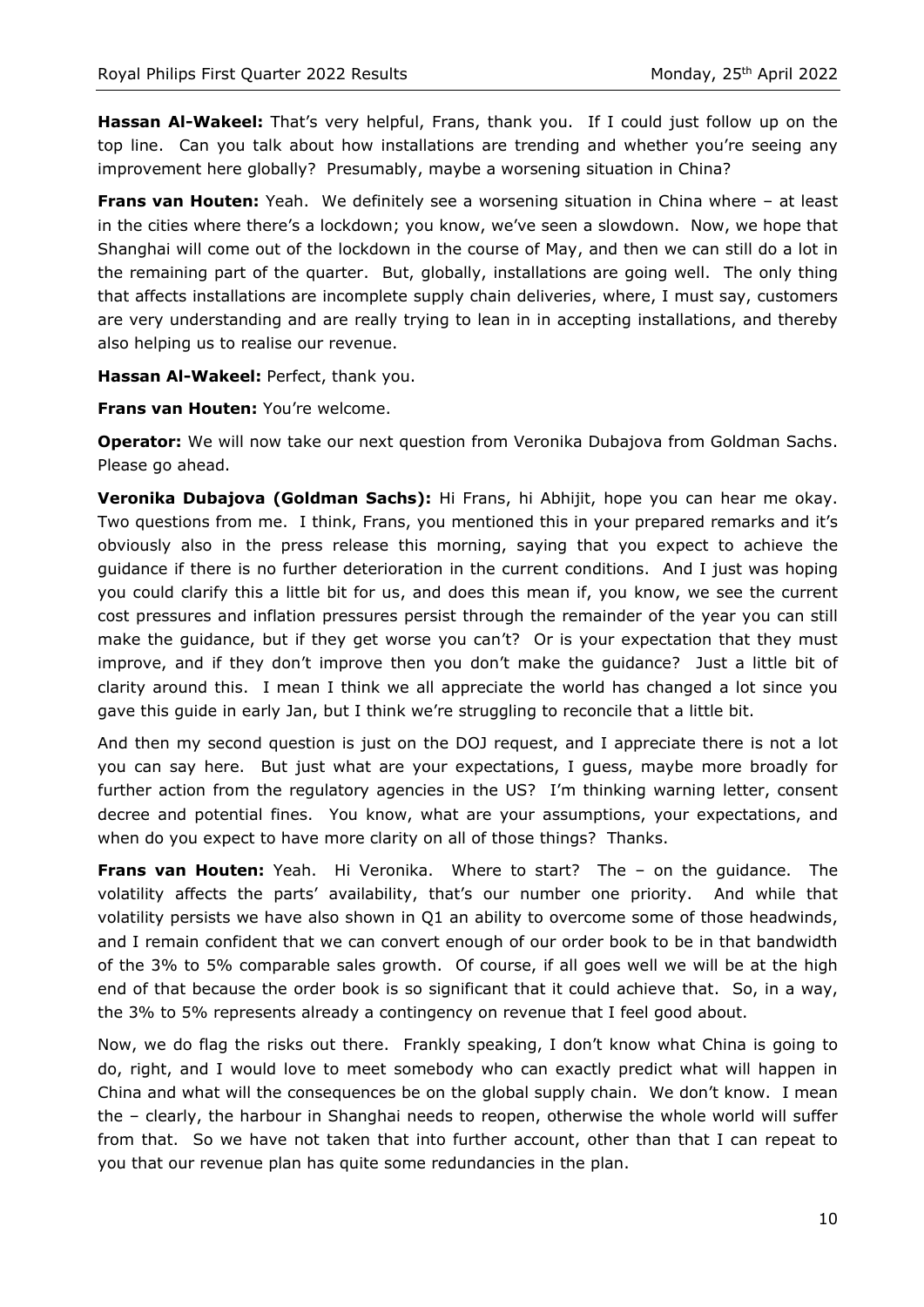Now, then I think you're also asking for the margin side. I already indicated that realising the growth is quite fundamental to profit expansion. Raising prices and tightening the belt on cost in our view can offset the inflationary pressures that we are facing today, right, and I think Abhijit mentioned around 2.5%.

#### **Abhijit Bhattacharya:** Yeah.

**Frans van Houten:** That is in the numbers. That is what we are counting on. We don't see, at this time, further deterioration on that, so we will work with the 2.5% assumption. And with the price rises and cost tightening offset that, while then the volume and mix will help us on the profit expansion.

That's your first question, Veronika? Then –

**Veronika Dubajova:** Yes, thank you. I – I'll have a follow-up, but I'll let you answer the DOJ one first.

**Frans van Houten:** Yeah. On the DOJ I can be shorter because at this time it's a subpoena for information, right, and that means they are preparing an investigation and we just have to accept that. As we said in the introductory speech, that is not uncommon for a situation of this magnitude. What to expect from the regulatory agencies? We are in close collaboration and contact with them. Like us, they feel the pressure from the patients and they are very focused on working with us to achieve the remediation as fast as possible. That is what the conversations are about; let's say that's priority number one in all our conversations.

Secondly, there is keen interest in the testing that's going on and what we expect to share in the second quarter. At this time, there is nothing to be concluded, what I would point to. You asked me about, you know, could there be a warning letter? I don't exclude anything, but the measures that we have taken voluntarily are of such a significance that it has gotten the attention of the FDA and they appreciate those measures; ranging from closing the site in Carlsbad, to retiring some of the older product ranges, to a slate of activities to re-look at patient signals from the field, and, of course, we are sharing all those findings with them. So we are doing a lot and I think that will help very much on how the agency will judge us. So it's work in progress.

**Veronika Dubajova:** Understood, understood. And so just circling back to your first – to my first question, perhaps[?]. Is it fair to say that the revenues remain the single biggest variable, and, I guess, if you can get to 3% you can show some margin improvement yearon-year? Again, assuming there is no further step-up in cost inflation.

**Frans van Houten:** Yes. And, Abhijit, you - so you're immediately nodding, so why don't you answer it.

**Abhijit Bhattacharya:** No, I think it's how you explained, Frans. I think the biggest risk that we have is on the top line. If we get the top line for our businesses, as, actually, Frans mentioned, you know, once we cross the breakeven point then the drop-through to the bottom line is pretty strong, and we are struggling in the – mainly, our high-margin businesses, so, you know, in image-guided therapy, patient monitoring, ultrasound. Once these go above a certain threshold the profitability goes very high, and that's the biggest risk.

**Frans van Houten:** Yeah. But we did tell you that we expect higher volumes in the second half versus the first half, despite the supply chain challenges.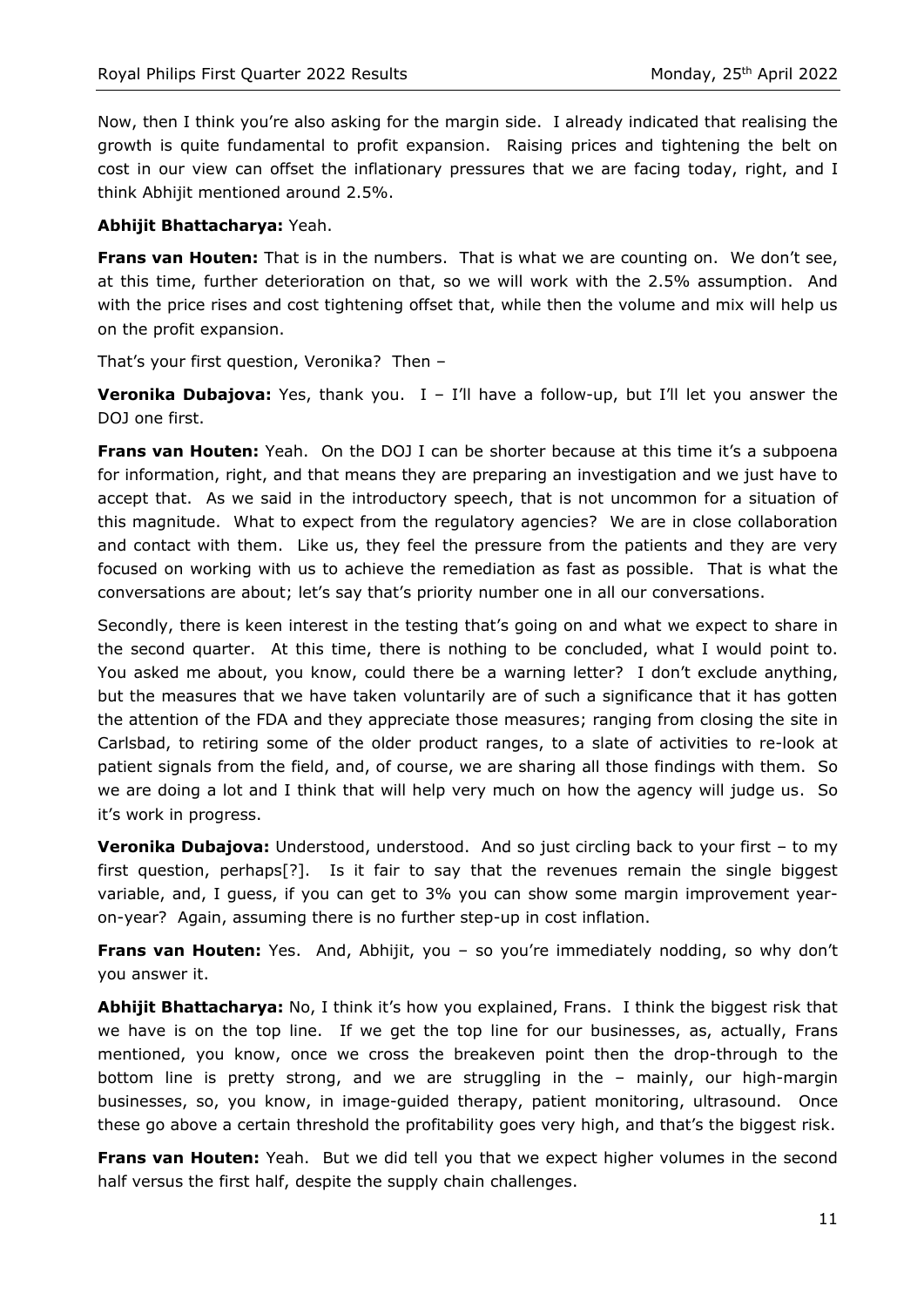**Veronika Dubajova:** Understood, okay. Thanks guys. I'll go back into the queue.

**Frans van Houten:** Thanks.

**Operator:** We will now take our next question from David Adlington from J.P. Morgan. Please go ahead.

**David Adlington (J.P. Morgan):** Morning gents. Thanks for the questions today. Just on Personal Health, I just wondered if you saw any stocking in the quarter ahead of the price increases and if you're able to quantify that? And within that 7.7% growth number, just wondered how much was volume versus price that's contributed to that? Thank you.

**Frans van Houten:** Let me be straight up. On stocking, we have not seen any stocking happening. In fact, there is good sell out and good consumer traction. Then I'll look at my team with regards to volume versus price.

Abhijit Bhattacharya: I think it's largely volume. So the price agreements were made in February, so by the time you supply it in March with the new pricing. So I think largely volume, David, that's how you should look at it, a very small part in price.

**David Adlington:** Great, thank you.

**Operator:** We will now take our next question from Julien Dormois from BNP Paribas. Please go ahead.

**Julien Dormois (BNP Paribas):** Hi, good morning Frans, good morning Abhijit. Thanks for taking my questions. The first one relates to the growth assumptions that you have for the full year but dissected by division. I think you provided some after the full year numbers. At the time, if I remember well you reflected high single-digit growth in D&T, low single-digit decline in CC and mid-single-digit growth in PH. Does that still hold true looking at the – after the Q1 numbers? So that would be the first question.

And the second question is more specific on D&T, because you started, unfortunately, with a decline in that business and the comps are getting tougher in Q2 and Q3, particularly in IGT. So just curious to understand why – what we may see in this division to get to the full year number?

**Frans van Houten:** Yeah. I – hi Julien – I think on the first question those growth assumptions stay largely the same.

**Abhijit Bhattacharya:** Yeah. I think, maybe – so we've said mid-single-digit for Connected Care and high single for D&T. I think that remains, so –

**Julien Dormois:** PH, you mean?

**Abhijit Bhattacharya:** Yeah. But also for D&T we had said high single digit. And for PH we had said –

**Julien Dormois:** Mid.

**Abhijit Bhattacharya:** – mid-single-digit, so we will be there or slightly higher, but Connected Care will be a mid-single-digit decline.

**Frans van Houten:** Take the second one.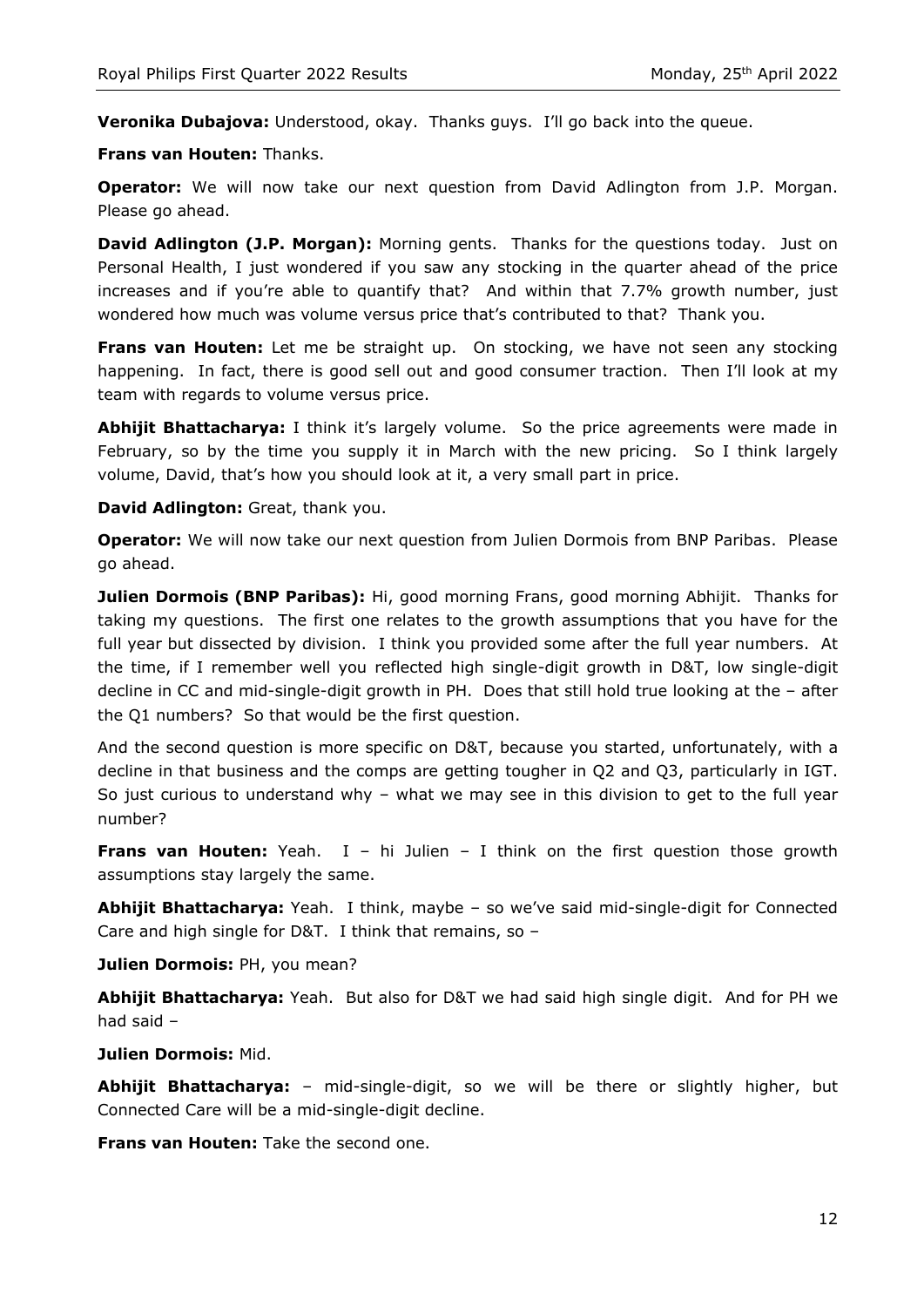**Abhijit Bhattacharya:** Yeah. So then on the D&T, you know, Julien, we are held back, really, on supply chain. So the order book is – and you talk about IGT, but the order book in IGT continues to grow. So despite the tough comps, if we are able to get the supplies of critical components that we are looking for the second half of the year will be strong, with good growth.

**Julien Dormois:** Okay, thank you.

**Abhijit Bhattacharya:** Yeah. So you will also see growth coming back in Q2, but second half will be also very strong.

**Operator:** We will now take our next question from Graham Doyle from UBS. Please go ahead.

**Graham Doyle (UBS):** Morning. Thanks for taking my call – my questions. Just on the recall, you haven't talked about it so much today. And I just noticed on slide 33 you talk about a spike in registrations in February. And it's kind of interesting, because you obviously then published a statement in regards to an FDA update on  $10<sup>th</sup>$  March, where they were asking you to communicate more effectively with patients. So is there a risk that maybe that starts to tick through and we get another spike at some point soon? And can you, kind of, square that for me just in terms of the communication with the FDA coming after you've seen this spike?

And then, lastly, just a follow up to that, which is you talk about 90% of production for these devices being complete by the end of this year, which sort of implies that there'll be further production in the recall in 2023. Does that mean we should assume there'll be some point in 2023 when you are not selling systems commercially? Thanks. That – just those questions, please.

**Frans van Houten:** Yeah. Hi Graham. The – it's true that the intensified communication in – around February led to more patients registering, but immediately afterwards there was, again, a reduction of the weekly rate. So the spike up was not very significant.

Now, to be on the safe side, when you imagine an asymptotic, kind of, regression model that keeps, let's say, reducing, as is shown in the slide, when you – yeah, when you raise that curve a little bit it already adds up to a higher assumption on numbers. So let me be clear, at this time those 300,000 additional patients have not materialised yet, but it is  $-$  it's the consequence of using a regression model and with the slightly higher registrations in the first quarter, it means that that you lift the whole tail, right? But the characteristics of that curve are firmly confirmed, right? I mean that sounds a bit funny, firmly confirmed, but I mean solidly confirmed, right? So we see the decline continuing on a week-by-week basis, right? That also gives us belief that there's not going to be a radical, different inside as time progresses; in fact, the model becomes more accurate as time progresses.

The – and so the  $\epsilon$ 65 million additional is only in part for the extra volume. In part, it is for the fact that we decided to keep a higher level of patient communication out there into next year, which we then provided for.

The current view on production and deliveries, because this is not only about production but also the delivery into the field, is that we will exceed 90% by the end of 2022. And I add the word delivery because, you know, before it reaches the patient it takes time, right? That also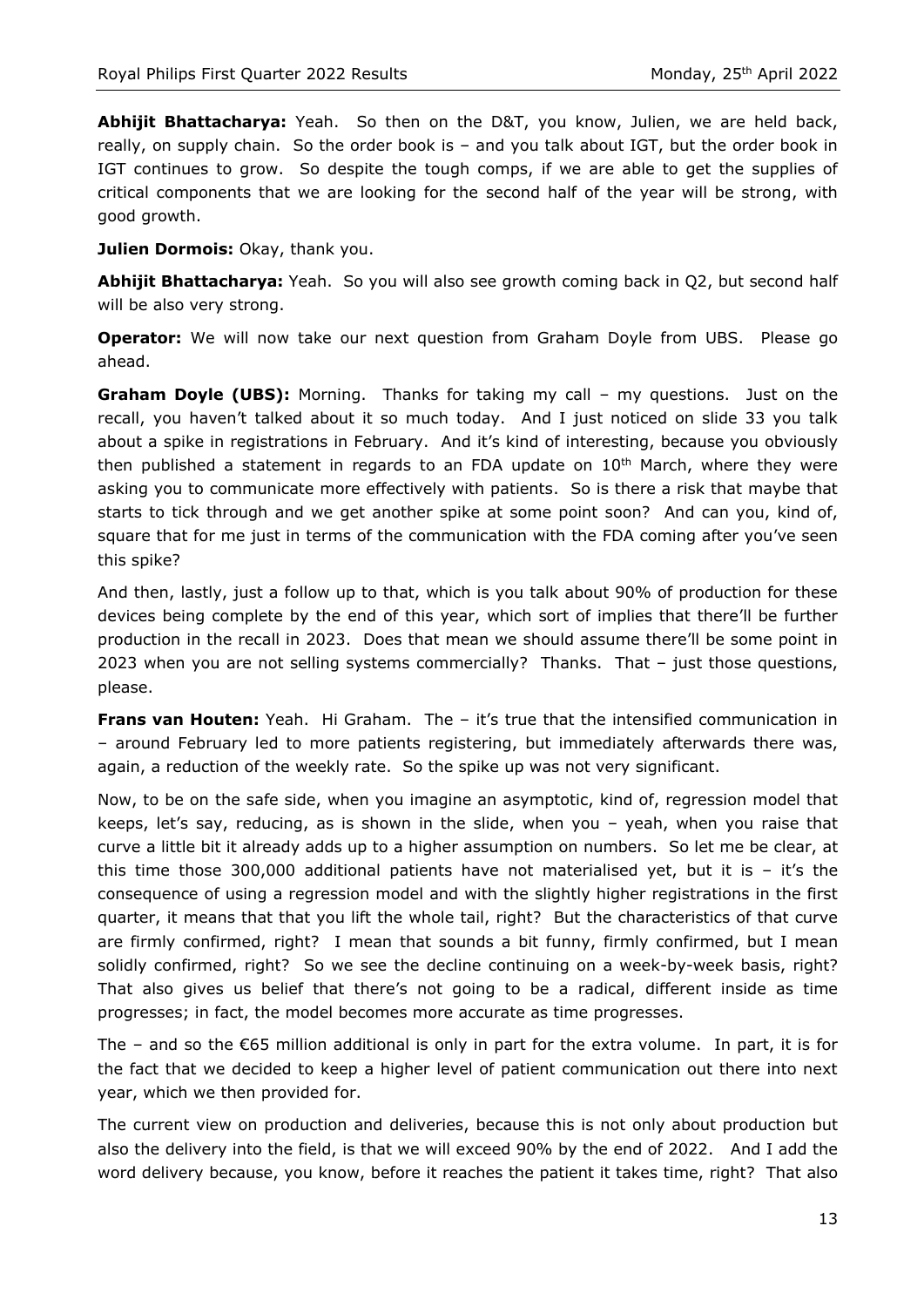implies that we will be earlier done in the internal factory than the last unit arriving in the field with the patient, right? So there is some fluidity there. I think we said also that we expect, depending on the geography, to finish either by the end of this year or in early Q1 next year. That would also imply that around that time commercial activities can resume, right, and also there there can be some variation by country, because if we are done in a certain country then we can also start preparing for the resumption of sales.

Look, there is no hard signs about an exact week or date, but we are pretty confident that we are progressing very well with the recall, and yeah, please allow us some weeks back and forth because, you know, it's a huge volume. But we are proud of the fact, how we have ramped up, and we see further ramping up during the year.

Now, we have taken an additional €100 million as a sort of contingency to deal with unforeseens, such as suppliers wanting expediting charges or whatever, other measures we need to take to keep the speed up, right, and we didn't want to, yeah, come back time and again with surprises there. And, therefore, with this decision to reserve €100 million we feel that we are, yeah, well provided for.

**Graham Doyle:** Maybe just a quick follow-up. In terms of the, sort of, go or no-go decision about when you can start selling commercially, obviously depending on geography, how much certainty do you need to have and how do you have certainty that you have reached all the patients that require the machine to be replaced or repaired?

**Frans van Houten:** I think it starts first with a moral obligation to treat patients first, and, therefore, we want to get very far, let's say, in delivering against the registered patients. And maybe that's where the core of your question is, could somebody register even next year? Yes. And then we will deal with it, right? But if there is a late registrant it will not make a huge impact.

So we see that that moral gate relates to having done the registered patients and, yeah, then given logistical consequences it needs to be somewhere in the high 90s, by which time we feel that we have fulfilled on that obligation and that resuming commercial activities is justified, and, as I said, that's somewhere end of the year, early next year with the current looks of it.

**Graham Doyle:** Okay, that's very clear. Thanks a lot for taking my questions.

**Frans van Houten:** You're welcome.

**Operator:** We will now take our next question from Delphine Le Louët from Société Générale. Please go ahead.

**Delphine Le Louët (Société Générale):** Yes. Hi, good morning everybody. Thank you for taking my question. I got two. I was wondering, regarding the price hikes that you're going to pass on across the year, what sort of a flexibility do you have on a divisional basis, can you be more specific? If we stick with this 2% to 3% figure that you gave, do you see far more flexibility into the PS division than into the CC, for instance, or D&T?

Second question deals with the cost saving – additional cost saving programme you're putting in place. Can you clarify which division is going to be the most impacted by this €150 to €200 million envelope? Thank you.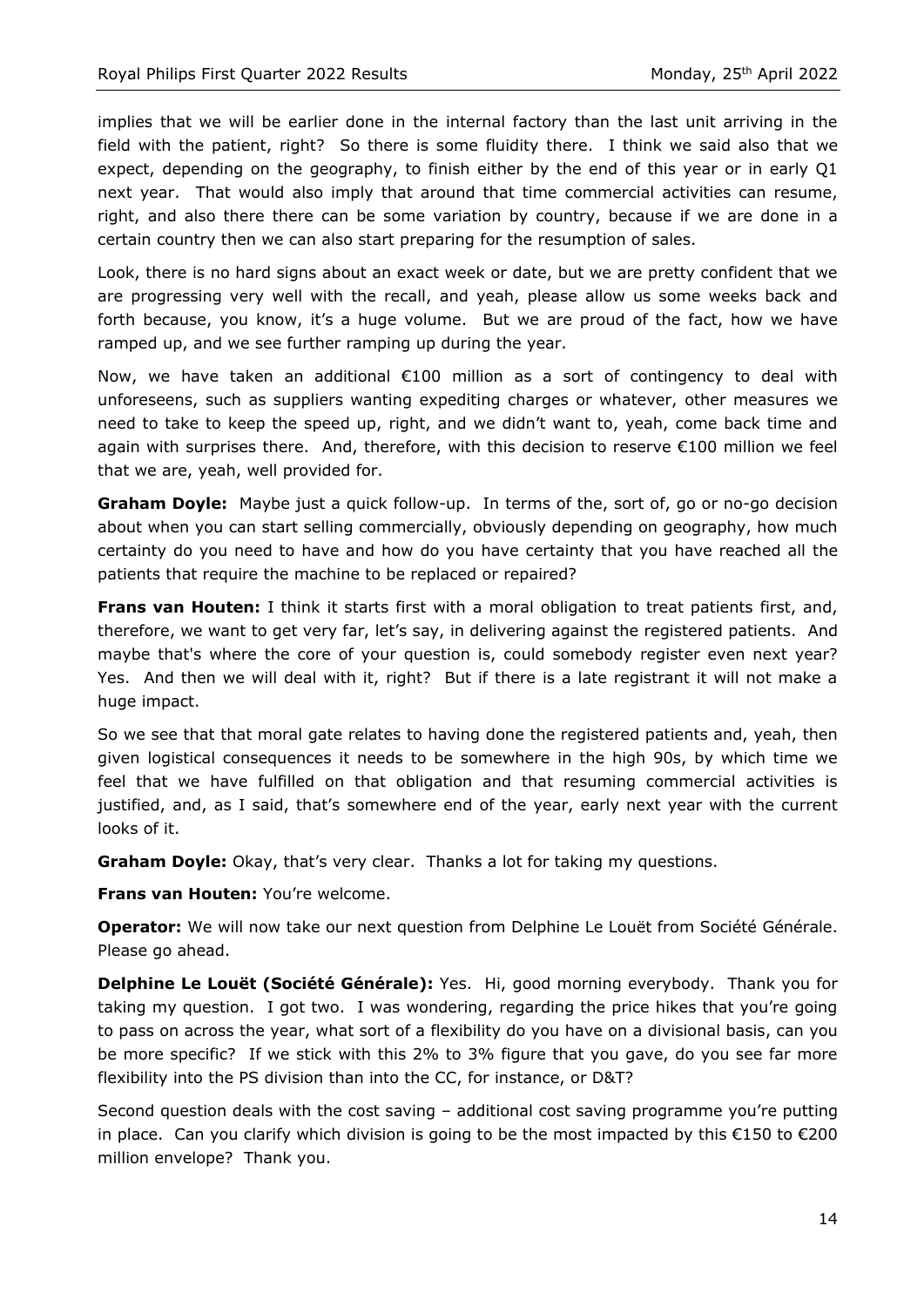**Abhijit Bhattacharya:** Yeah, let me take this. In terms of flexibility, I presume you mean elasticity?

#### **Delphine Le Louët:** Yeah.

**Abhijit Bhattacharya:** So I think we have the ability to increase prices across, because, you know, the inflation is so widespread, it is happening everywhere, so it's not that we have particular businesses where we cannot raise prices. The only thing you need to understand is the impact of the price increase differs in timing. So, as Frans mentioned earlier, you know, in Personal Health you see the impact in the P&L earlier, whereas in, let's say, the longer order book businesses you first have to get through the order book that has been taken at pre-price increase prices, and then the new orders will kick in. So it's a timing issue, but we don't have a problem in terms of increasing prices anywhere. The other thing is even for the health system businesses in the service and services businesses, we have the ability to raise prices at reasonably short notice and that is what we are currently in the process of doing.

#### **Delphine Le Louët:** Okay.

**Abhijit Bhattacharya:** Regarding the additional cost savings, they actually happen across the enterprise, so it happens in Group cost, it happens in respective businesses, so there is not one particular business which there will be a spike. So you will see that across all businesses, just like inflation is hitting the businesses across the board.

#### **Delphine Le Louët:** Thank you.

**Operator:** We will now take our next question from James Vane-Tempest from Jefferies. Please, go ahead.

James Vane-Tempest (Jefferies): Hi. Thanks for taking my questions. I have two if I can, please. Firstly, just on the existing contracts. Can you remind us how many of them have an indexation clause, so you can pass on some of those higher costs versus those where you need to, perhaps, absorb some of the higher inflation? And, I guess, although you have a strong order book, are you seeing any signs installations are getting delayed due to hospitals' own higher costs, especially labour?

Second question is if I can just follow up on the €150 to €200 million savings and the timings for those. Just curious, is this muscle of the business that these savings were not identified earlier, and can you give us some examples of potential tactical discretionary savings, which I think is how you refer to them? Also, without those my maths implies margins would otherwise be going down this year, so I'm just, you know, curious of the timing and phasing of those through the year as well. Thank you.

**Frans van Houten:** Yeah. Let me first take the first question, James, and then Abhijit can talk about the second one. Most of our service contracts have indexation clauses and therefore prices can be adjusted on a regular basis, and, as Abhijit said just a bit before, we are working on implementing those price raises.

On the equipment business, much[?] go through tendering tenders, and therefore it takes a whole order sequence cycle before the new prices are in. I think that paints the picture, and I think Abhijit said, look, there is usually then a significant time lag on equipment before you see the new prices come through.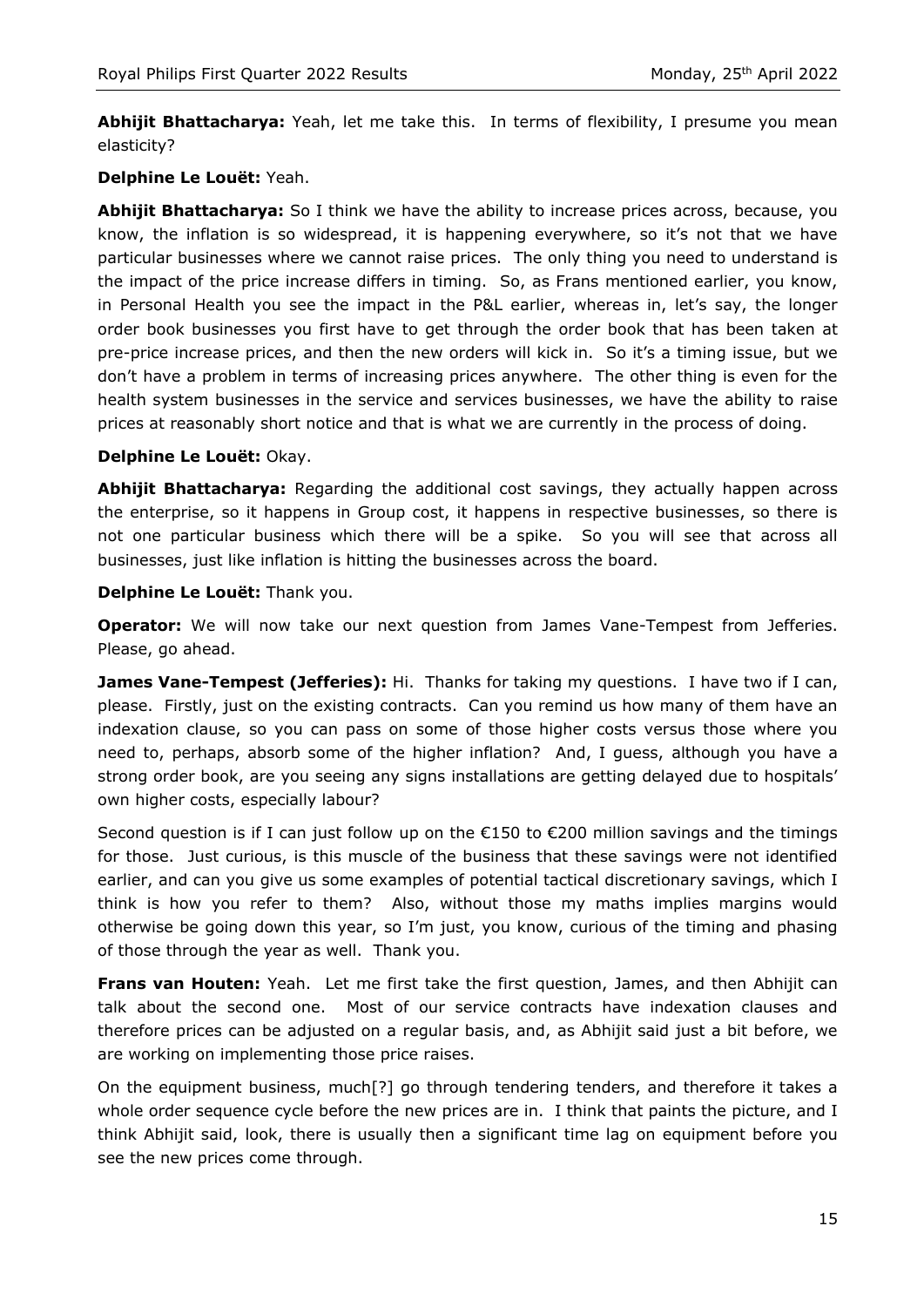For book and bill business, such as ultrasound and some other shorter cycle healthcare system businesses, we can be almost immediate, right? So as we take – as we currently take orders, it is going to be against higher prices. So three buckets. Services, fairly immediate, book and bill business, fairly immediate, and then the large tender-driven businesses, diagnostic imaging and IGT, it takes a longer time.

#### I think I covered that. Abhijit?

**Abhijit Bhattacharya:** Yeah. I think in terms of cost saving, the plan is to get the savings this year, right, so it's still in the remaining three-quarters. If you look at the discretionary or tactical savings we've talked of, be it in travel, be it in exhibitions or shows that we conduct, it's also looking at our temporary labour force to see where we can flex it. We also have factories which are idle for a certain amount of time because of the lack of parts availability, so we have programmes running there. So it's a multitude of actions that we take. But to your concern on timing, the amount that we talked about, the €150 to €200 is a mitigation that we are expecting within this year.

**Frans van Houten:** Yeah. And then I realise I have not answered your question on, you know, our customers delaying orders. Customers also struggle with access to parts and materials from supply chain, and if they have a renovation project in their hospital we have seen some delays in room readiness, but that's much more logistical constraint than a desire to delay. In fact, I see no desire to delay; hospitals want the additional capacity, they want the increased productivity. And I did also say they have understanding for when we come with a delay, and we are, therefore, not being bombarded with requests for penalties and so on. So there's, I think, a good coexistence there.

#### **James Vane-Tempest:** Thank you.

**Operator:** We will take our next question from Kate Kalashnikova from Citi. Please go ahead.

**Kate Kalashnikova (Citi):** Hello Frans, Abhijit, Kate Kalashnikova from Citi here. I've got two questions. So, firstly, looking at the comparable order intake growth chart in the presentation, North America order intake looks like it decelerated on what was an easy comp in Q1. What gives you confidence that there is no deterioration in demand, and by that I mean hospital CAPEX trend in the US?

And then, secondly, in a typical year 70% of order book is converted to sales in the next 12 months. What is your current expectation, given ongoing supply chain challenges? How much of the current order book do you expect to convert to sales in the next 12 months? Thank you.

**Abhijit Bhattacharya:** Yeah. In terms of the order book development in North America, if you look the overall order growth is low single digit, but if you look at Precision Diagnosis, for example, we have double-digit order intake growth. It's only in Connected Care where, let's say, we have – so, overall, for Diagnosis and Treatment IGT was a little bit lower compared to last year because we had, if you remember last year, an 82% order intake growth last year in Q1, so there the comparables are tough. So we don't see, really, a decline. And in Connected Care, of course, in the hospital respiratory business you see a decline, but in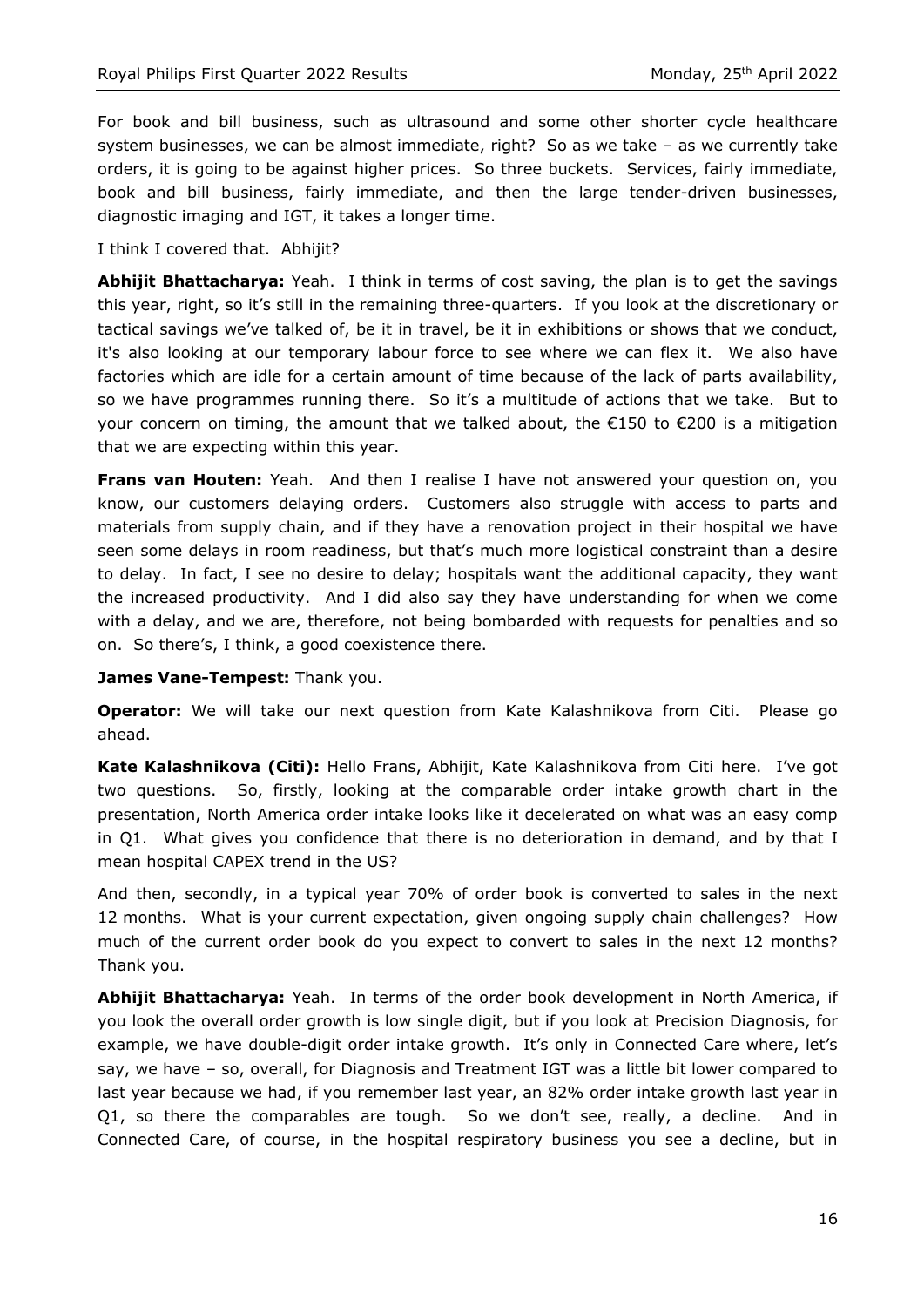patient monitoring we continue to see robust growth, so that's how you should look at it. We don't see any kind of slowdown or re-prioritisation in North America.

#### **Frans van Houten:** Conversion?

**Abhijit Bhattacharya:** In terms of conversion, I think, you know, again it's a question of availability. So the longer order book will lengthen the conversation time a little bit. I don't have a precise number, Kate, so maybe I need to come back to you, but it will be a touch lower than we have traditionally seen, simply because the order book is so big and the supplies are constraining us. So it will be a slightly longer period before we can convert all of that into sales.

**Kate Kalashnikova:** Okay, understood. Thank you. And thanks to North America CAPEX power?

**Abhijit Bhattacharya:** Yeah. And we continue to see good momentum in Q2 in North America as well.

**Kate Kalashnikova:** Great, thanks.

**Operator:** We will now take our next question from Sezgi Oezener from HSBC. Please go ahead.

**Sezgi Oezener (HSBC):** Hi, hi Abhijit, hi Frans. Thanks for taking my questions. I have two, please. First of all, the restructuring plans that you've mentioned, you specifically mentioned that you're going to cease production of hospital respiration products in one plant, but my question is how do you expect these restructuring plans to evolve? Does it only concern hospital respiratory products or more, and do you expect any revenue consequences from that?

And my second question relates – is more general, relates to your overall quality checks. You mentioned that you have conducted extensive quality checks in the Connected Care segment and the results from new – some new areas erupted where you wanted to take precautions. Do you – how do you see the risk of an issue coming out from other segments, such as D&T, adding to this, or did your programme – quality check programme also cover D&T areas, as well as all areas that you're active in?

**Frans van Houten:** Yeah. Hi. The restructuring and cost measures go across Philips. Specifically, we, indeed, called out the closure of the Carlsbad site, but we have, also, other measures where we are seeing opportunities to accelerate savings. Think about high-wage versus low-wage transitions, reduction of complexity, reducing the long tail of projects and SKUs, etc. There is no direct revenue impact from these measures because they are already included in our plans, right? So for your modelling there is no new news, other than that we try to accelerate cost savings and measures.

Now, on your second question, the expansive re-look at post-market surveillance data that I spoke about in January applies to the whole company and not just only to Connected Care. And, broadly speaking, we have made good progress with that re-look to our post-market surveillance data and severe incidents and we have not found new issues coming out. In January, we already flagged the quality issues in Connected Care that, by now, you have seen the field safety notices for, among which the defibrillator and the V60, right? And so that's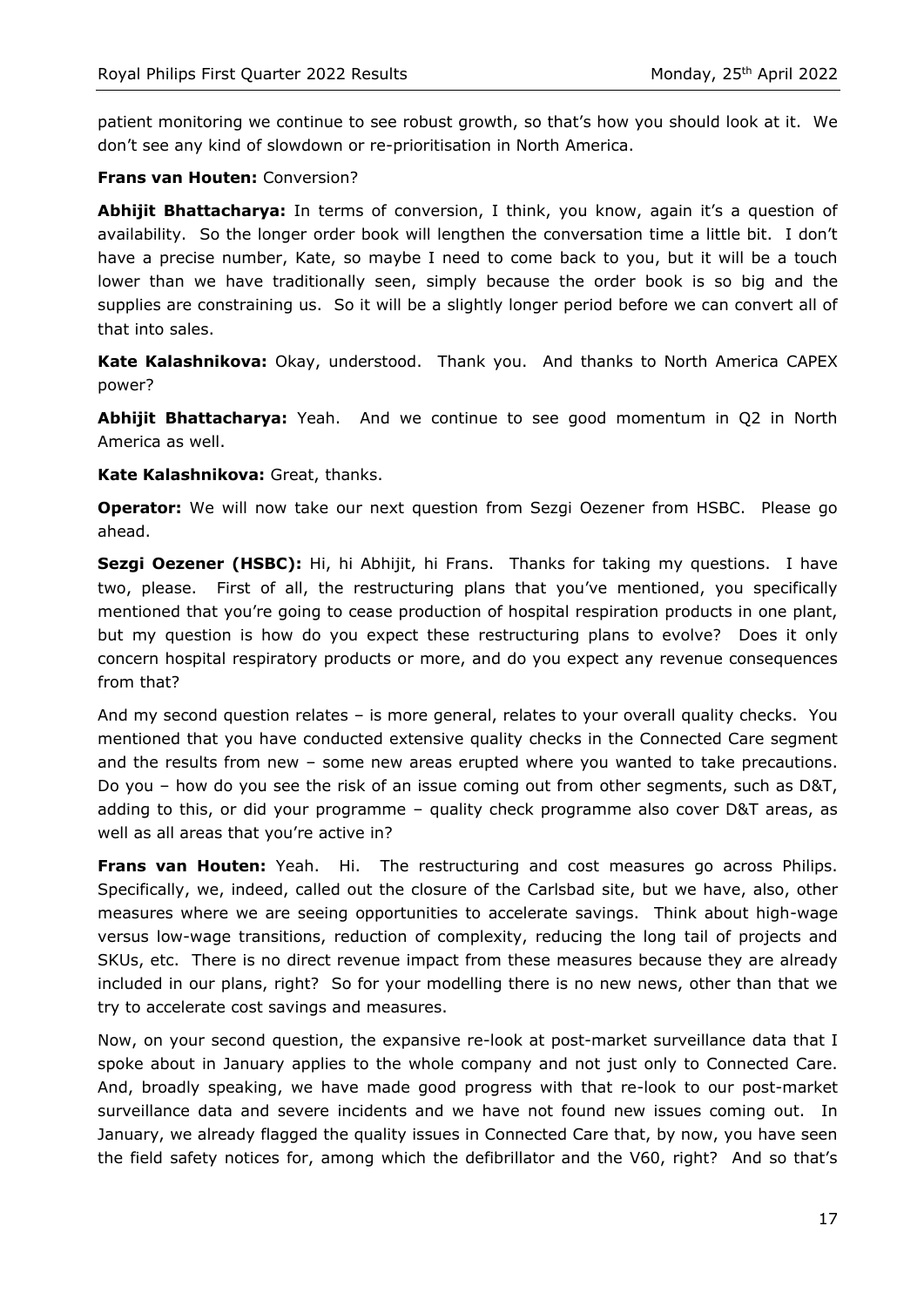basically the follow-up on what we already referred to and took provision for in the Q4 results.

Yeah, that, I think, covers your question. Did I miss anything, Sezgi?

**Sezgi Oezener:** No, you didn't miss anything. Just as a follow-up then, is it safe to conclude that these – the three[?] look at quality actually covers the whole of D&T as well and you haven't actually come out any incidents worthy of mentioning?

**Frans van Houten:** That's correct.

**Sezgi Oezener:** Okay, good to hear. Thank you.

**Operator:** We will now take our next question from Falko Friedrichs from Deutsche Bank. Please go ahead.

**Falko Friedrichs (Deutsche Bank):** Thank you. Good morning everyone. I also have two questions, please. Firstly, how good is your visibility into actually getting those comprehensive test results of the recalled devices in Q2 of this year, which you guided? Are there any fixed contractual agreements that those labs have to and are actually on track to deliver these results in Q2, or how are the agreements in this instance?

And then my second question is going back to the DOJ request. It  $-$  to me it sounds a bit as if they're essentially requesting that you simply submit some paperwork for now. But are you able to share with us how much time you have been given to provide all of that information, so that we might be able to develop some kind of an understanding for the begin of a potential investigation? Thank you.

**Frans van Houten:** Yeah. Good morning Falko. The – you know there are many tests underway, since last year, and sometimes tests result in more tests as you have to go deeper. There are no compulsory timelines on these tests because we need to give it the time that the experts require, and these are external test houses, external experts that will not let them be chased, so to speak; I mean we need to give it the time it takes. It's our expectation that we are going to be able to deliver those test results in the second quarter, but, you know, when you have thousands and thousands of data points from – coming out of these tests, it's all about the interpretation of the test results by an expert panel, right? Now, all of that is planned out, all of it is expected to come through in the second quarter, but you can see in the way I answer it that we are highly dependent on those external expert panels and test houses, right? So we are confident with the current plan, but it is not an iron-clad guarantee because I can only publish the results when those expert panels have drawn their conclusions.

Yeah. Then, on the DOJ, look, I'm only able to share that there is a subpoena for information related to an investigation by the DOJ, and I cannot predict anything else, and I'm also – yeah, I'm unable to predict how this will go. I'm sorry. I understand why you want to know, but there's nothing more I can share today.

**Falko Friedrichs:** Okay, thank you.

**Operator:** We will now take our next question from Max Yates from Credit Suisse. Please go ahead.